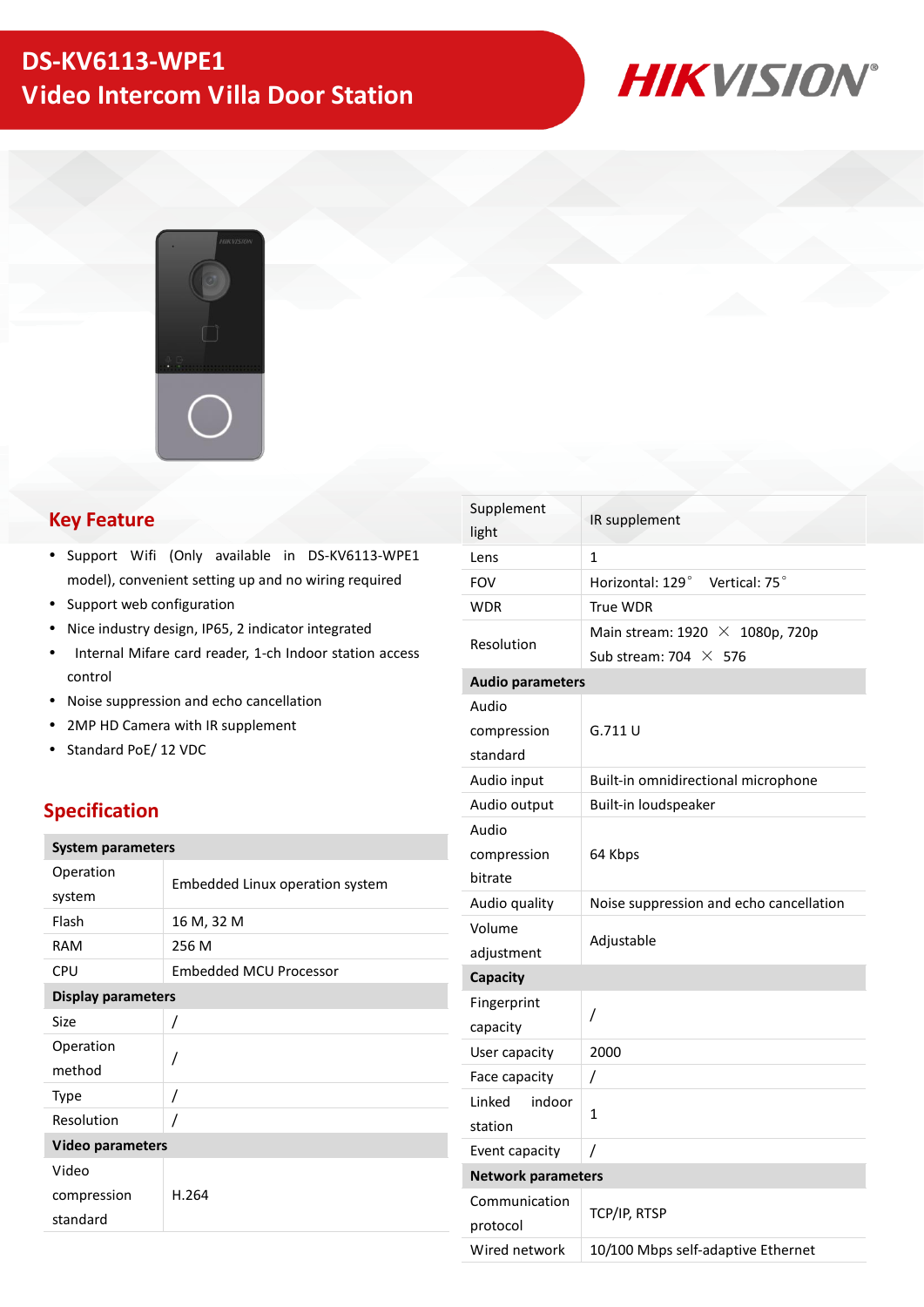# **HIKVISION®**

**Available Model**

| Wi-Fi                      | Support                                                 |  |  |
|----------------------------|---------------------------------------------------------|--|--|
| Bluetooth                  | $\overline{1}$                                          |  |  |
| 3G/4G                      | 7                                                       |  |  |
| Received                   |                                                         |  |  |
| frequency                  | 2.4 to 2.4835GHz                                        |  |  |
| Transmitted                |                                                         |  |  |
| frequency                  | 2.4 to 2.4835 GHz                                       |  |  |
| <b>Bandwidth</b>           | 20 to 40 MHz                                            |  |  |
|                            | 802.11b:16dBm +/- 1.5dBm                                |  |  |
| Frequency                  | 802.11g:15dBm +/- 1.5dBm                                |  |  |
| power                      | 802.11n(ht20):14dBm +/- 1.5dBm                          |  |  |
|                            | 802.11n(ht40):12dBm +/- 1.5dBm                          |  |  |
| <b>Device interfaces</b>   |                                                         |  |  |
| Alarm input                | 4                                                       |  |  |
| Network                    | $\mathbf{1}$                                            |  |  |
| interface                  |                                                         |  |  |
| <b>TAMPER</b>              | $\mathbf{1}$                                            |  |  |
| <b>RS-485</b>              | $\mathbf{1}$                                            |  |  |
| Exit button                | $\mathbf{1}$                                            |  |  |
| <b>USB</b>                 | 0                                                       |  |  |
| Wiegand                    | 0                                                       |  |  |
| TF card                    | 0                                                       |  |  |
| Alarm output               | 0                                                       |  |  |
| Lock control               | 1                                                       |  |  |
| Door<br>contact            | $\mathbf{1}$                                            |  |  |
| input                      |                                                         |  |  |
| Power interface            | $\mathbf{1}$                                            |  |  |
| General                    |                                                         |  |  |
| <b>Button</b>              | 1                                                       |  |  |
| Indicator                  | 2                                                       |  |  |
| Installation               | Surface mounting                                        |  |  |
| Working                    | $C$ to +55° $C(-40°)$ F to 131°<br>-40 $^{\circ}$<br>F) |  |  |
| temperature                |                                                         |  |  |
| Working                    | 10% to 95%                                              |  |  |
| humidity                   |                                                         |  |  |
| Indicator                  | 2                                                       |  |  |
| Weight<br>Protective level | 265g<br><b>IP65</b>                                     |  |  |
| Power                      |                                                         |  |  |
| supply<br>method           | IEEE802.3af, standard PoE<br>12 VDC                     |  |  |
| <b>Dimensions</b>          | 138 mm $\times$ 65 mm $\times$ 27 mm                    |  |  |
| <b>Battery</b>             | Ι                                                       |  |  |
| Application                |                                                         |  |  |
| environment                | Outdoor                                                 |  |  |
| Power                      |                                                         |  |  |
| consumption                | < 10 W                                                  |  |  |

#### DS-KV6113-WPE1

### **Appearance and Interfaces**





| ∸   |                    |     |                     |  |
|-----|--------------------|-----|---------------------|--|
| No. | <b>Description</b> | No. | <b>Description</b>  |  |
| 1   | Microphone         | 7   | <b>Terminals</b>    |  |
| 2   | Camera             | 8   | Debugging Port      |  |
| 3   | Indicator          | 9   | <b>TAMPER</b>       |  |
| 4   | <b>Button</b>      | 10  | <b>Set Screw</b>    |  |
| 5   | Card Reading Area  | 11  | <b>TF Card Slot</b> |  |
| 6   | Loudspeaker        | 12  | Network Interface   |  |
|     |                    |     |                     |  |

鱼

## **Dimension**